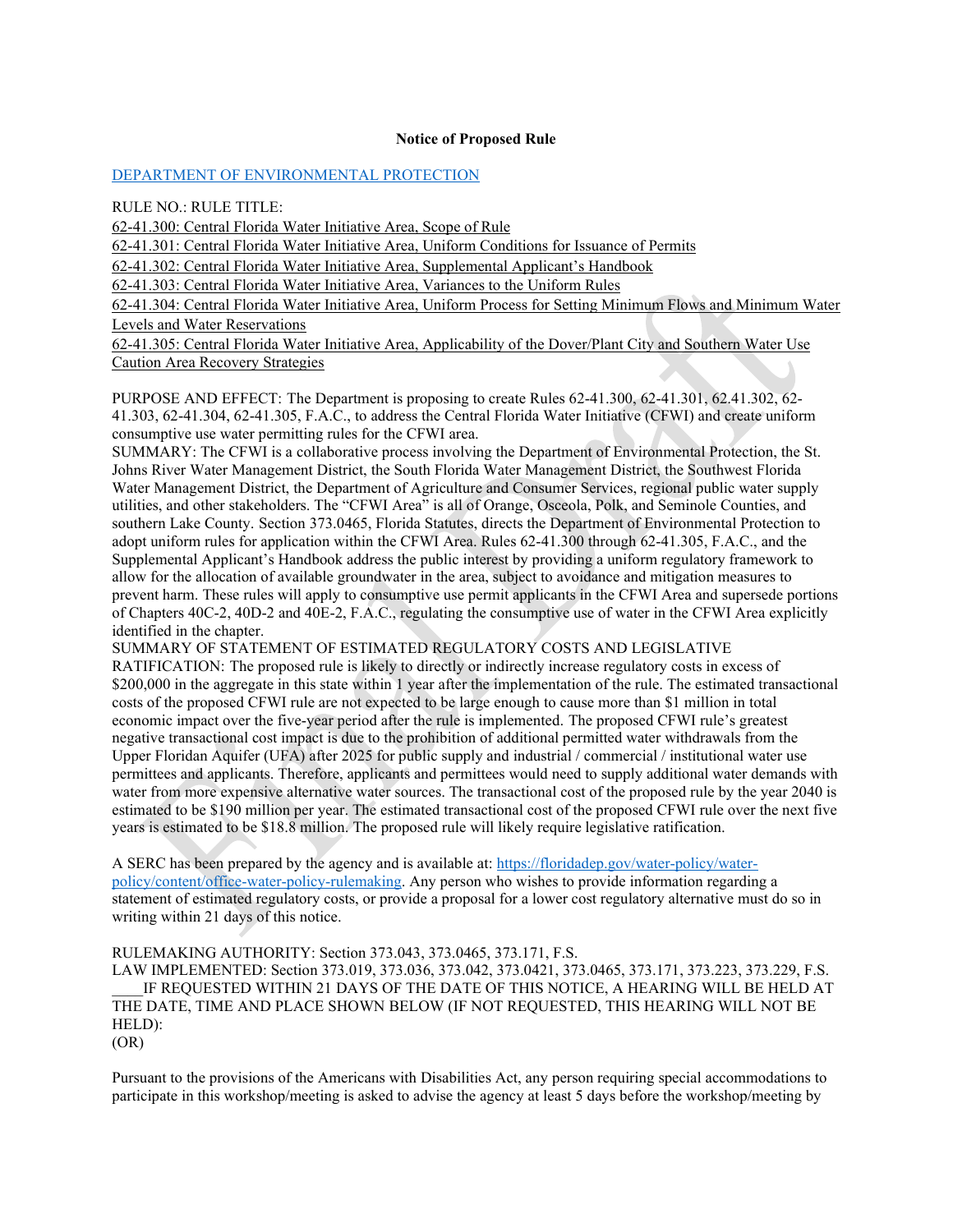contacting: Christina Coger, 3900 Commonwealth Boulevard, Mail Station 46, Tallahassee, Florida 32399, 850-245- 3150, Christina.G.Coger@FloridaDEP.gov. If you are hearing or speech impaired, please contact the agency using the Florida Relay Service, 1(800)955-8771 (TDD) or 1(800)955-8770 (Voice).

THE PERSON TO BE CONTACTED REGARDING THE PROPOSED RULE IS: Christina Coger, 3900 Commonwealth Boulevard, Mail Station 46, Tallahassee, Florida 32399, 850-245-3150, Christina.G.Coger@FloridaDEP.gov.

THE FULL TEXT OF THE PROPOSED RULE IS:

## **62-41.300 Central Florida Water Initiative Area, Scope of Rules**

(1) Rules 62-41.300 through 62-41.305, F.A.C., and the Central Florida Water Initiative Area Supplemental Applicant's Handbook (Supplemental Applicant's Handbook), incorporated by reference in Subsection 62- 41.302(1), F.A.C., implements section 373.0465(2)(d), F.S. These rules apply to consumptive use permit applicants in the Central Florida Water Initiative (CFWI) Area as defined in section 373.0465(2)(a), F.S, and supersede those portions of Chapters 40C-2, 40D-2 and 40E-2, F.A.C., regulating the consumptive use of water in the CFWI area explicitly identified in this chapter. These rules only supersede the rules of the St. Johns River Water Management District (SJRWMD), Southwest Florida Water Management District (SWFWMD) or South Florida Water Management District (SFWMD) (collectively, the "Districts") when explicitly provided in Rules 62-41.300 through 62-41.305 or the Supplemental Applicant's Handbook.

(2) The SJRWMD shall implement this chapter and the provisions of the Supplemental Applicant's Handbook in conjunction with provisions of Chapter 40C-2, F.A.C., and the SJRWMD Applicant's Handbook for the Consumptive Uses of Water, which is incorporated in paragraph 40C-2.101(1)(a), F.A.C.,

(https://www.flrules.org/gateway/reference.asp?No=Ref-09818).

(3) The SWFWMD shall implement this chapter and the provisions of the Supplemental Applicant's Handbook in conjunction with provisions of Chapter 40D-2, F.A.C., and the SWFWMD Water Use Permit Applicant's Handbook, Part B, which is incorporated in paragraph 40D-2.091(1)(a), F.A.C., (https://www.flrules.org/Gateway/reference.asp?No=Ref-11553).

(4) The SFWMD shall implement this chapter and the provisions of the Supplemental Applicant's Handbook in conjunction with provisions of Chapter 40E-2, F.A.C., and the Applicant's Handbook for Water Use Permit Applications, which is incorporated in subsection 40E-2.091(1), F.A.C., (http://www.flrules.org/Gateway/reference.asp?No=Ref-05791).

(5) Paragraph 373.0465(2)(e), F.S., directs the Districts to implement these rules within the CFWI Area without the need for further rulemaking.

(6) The phrases "Consumptive Use Permit," "Consumptive Use Permitting," or "Consumptive Use Applicants" are synonymous with "Water Use Permit," "Water Use Permitting," or "Water Use Applicants," respectively, as used by the Districts.

(7) The Central Florida Water Initiative region is a water resource caution area for purposes of Chapter 403, F.S., and Chapter 62-40, F.A.C.

*Rulemaking Authority 373.043, 373.0465, 373.171 FS. Law Implemented 373.019, 373.036, 373.042, 373.0421, 373.0465, 373.223, 373.229, FS. History–New \_\_\_\_\_\_.*

### **62-41.301 Central Florida Water Initiative Area, Uniform Conditions for Issuance of Permits**

For consumptive use applicants within the CFWI Area, this rule supersedes in their entirety subsections 40C-2.301(1) and (2) and subsections 40D-2.301(1) and (2); and subsection 40E-2.301(1), F.A.C.

(1) To obtain a consumptive use permit, renewal, or modification within the CFWI Area, an applicant must provide reasonable assurance that the proposed consumptive use of water, on an individual and cumulative basis:

(a) Is a reasonable-beneficial use;

(b) Will not interfere with any presently existing legal use of water; and

(c) Is consistent with the public interest.

(2) In order to provide reasonable assurances that the consumptive use is reasonable-beneficial, an applicant shall demonstrate that the consumptive use:

(a) Is a quantity that is necessary for economic and efficient use;

(b) Is for a purpose and occurs in a manner that is both reasonable and consistent with the public interest;

(c) Will utilize a water source that is suitable for the consumptive use;

(d) Will utilize a water source that is capable of producing the requested amount;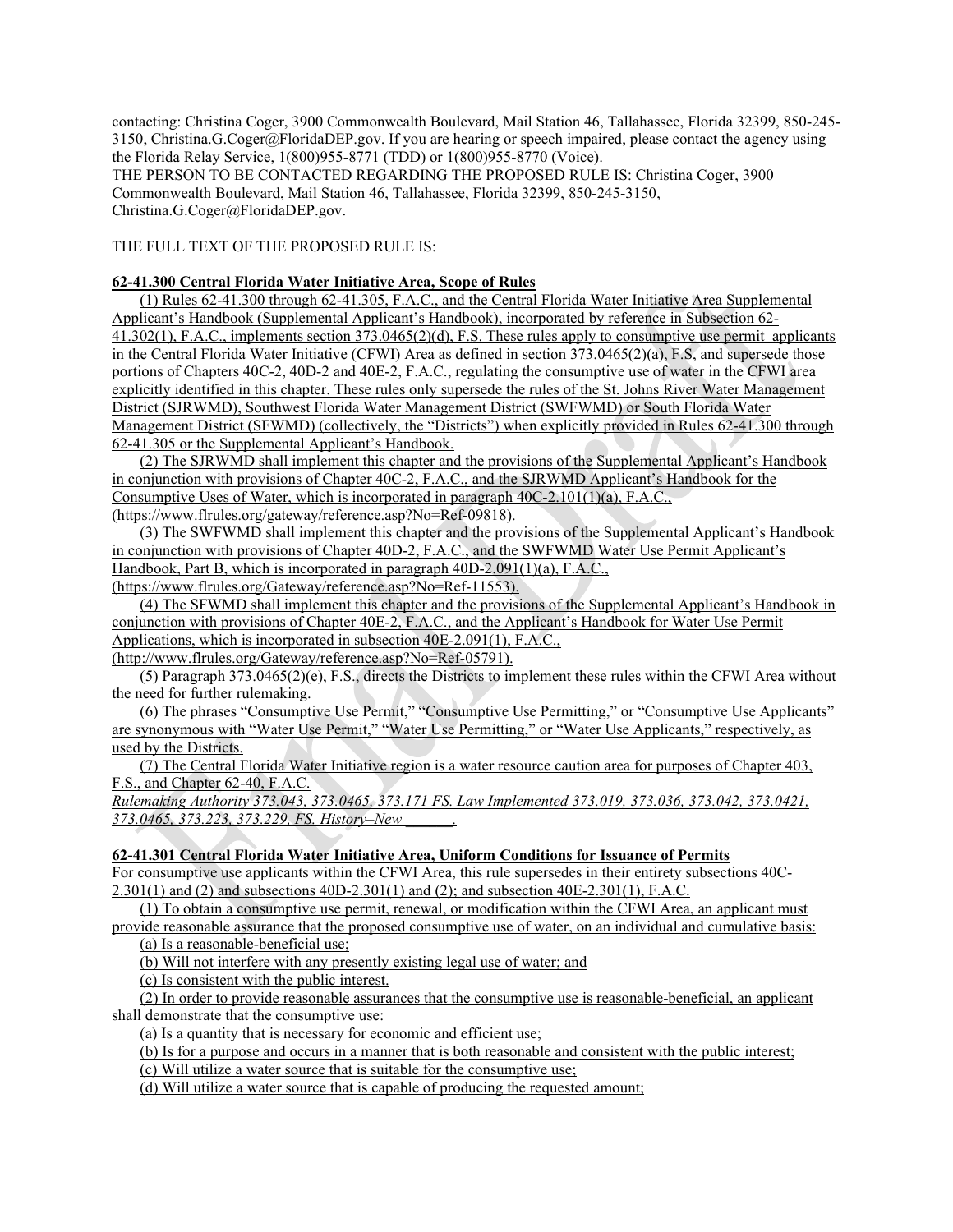(e) Will utilize the lowest quality water source that is suitable for the purpose and is technically, environmentally, and economically feasible, except for those agricultural uses outlined in Section 2.9 of the Central Florida Water Initiative Area Supplemental Applicant's Handbook, incorporated in subsection 62-41.302(1), F.A.C.;

(f) Will not cause harm to existing offsite land uses resulting from hydrologic alterations;

(g) Will not cause harm to the water resources of the area in any of the following ways:

1. Will not cause harmful water quality impacts to the water source resulting from the withdrawal or diversion;

2. Will not cause harmful water quality impacts from dewatering discharge to receiving waters;

3. Will not cause harmful saline water intrusion or harmful upconing;

4. Will not cause harmful hydrologic alterations to natural systems, including wetlands or other surface waters; and

5. Will not otherwise cause harmful hydrologic alterations to the water resources of the area;

(h) Is in accordance with any minimum flow or level and implementation, prevention, or recovery strategy established pursuant to sections 373.042 and 373.0421, F.S.; and

(i) Will not use water reserved pursuant to section 373.223(4), F.S.

(3) The standards, criteria, and conditions in the Applicant's Handbooks identified in subsections 62-41.300(2)  $-$  (4), F.A.C., and the Supplemental Applicant's Handbook incorporated by reference in subsection 62-41.302(1), F.A.C. shall be used to determine whether the requirements of subsections (1) and (2) are met.

(4) Across the CFWI Area, cumulative harm on the water resources is existing and increasing because of groundwater withdrawals from the Upper Floridan aquifer. Thus, the cumulative uses across the CFWI Area have caused detrimental effects to other users and the water resources of the state. Following the effective date of these rules, each District shall modify all applicable existing Consumptive Use Permits with withdrawal points within the CFWI to be consistent with Rules 62-41.301 through 62-41.305, F.A.C., and applicable permit conditions specified in Section 5.0, of the Supplemental Applicant's Handbook, incorporated by reference in 62-41.300 through 62- 41.302, F.A.C., are incorporated into all CUPs within the CFWI.

*Rulemaking Authority 373.043, 373.0465, 373.171 FS. Law Implemented 373.019, 373.036, 373.042, 373.0421, 373.0465, 373.171, 373.223, 373.229, FS. History–New \_\_\_\_\_\_.*

# **62-41.302: Central Florida Water Initiative Area, Supplemental Applicant's Handbook**

(1) Rules 62-41.302 through 62-41.305, F.A.C., shall be used in conjunction with the Central Florida Water Initiative Area Supplemental Applicant's Handbook (Supplemental Applicant's Handbook), effective *[date]*, which is hereby adopted and incorporated by reference herein, (https://www.flrules.org/Gateway/reference.asp?No=Ref-XXXXX). Materials adopted by reference in this chapter are available from the Department of Environmental Protection's Internet Site *[link]*, or by contacting the Office of Water Policy, Department of Environmental Protection, 3900 Commonwealth Boulevard, Mail Station 46, Tallahassee, Florida 32399, 850-245-3150). Design Aids referenced within the Supplemental Applicant's Handbook are not incorporated by reference and are for information purposes only.

(2) Each chapter of the Supplemental Applicant's Handbook includes a statement indicating what section(s) of the Districts' Applicant's Handbooks, the Supplemental Applicant's Handbook supersedes and replaces. Any section of a Districts' Applicant's Handbooks that is not explicitly superseded and replaced by the Supplemental Applicant's Handbook shall remain in full force and effect for all users within that Districts' jurisdiction, including the CFWI Area.

# *Rulemaking Authority 373.043, 373.0465, 373.171 FS. Law Implemented 373.019, 373.036, 373.042, 373.0421, 373.0465, 373.223, 373.229, FS. History–New \_\_\_\_\_\_.*

## **62-41.303: Central Florida Water Initiative Area, Variances to the Uniform Rules**

(1) Scope. Applicants may seek a variance from Rules 62-41.301 and 62-41.302, F.A.C., and the provisions of the Supplemental Applicant's Handbook if there are unique circumstances or hydrogeological factors that make application of the uniform rules unrealistic or impractical. A variance under this rule is as defined in Section 120.52(21), F.S. Variances under this rule shall not be granted for any requirements relating to the Southern Water Use Caution Area or the Dover/Plant City Water Use Caution Area, provisions of which are incorporated by reference in Rule 62-41.305, F.A.C., Nothing in this rule shall preclude a petitioner from applying for variances or other relief mechanisms under other provisions of law.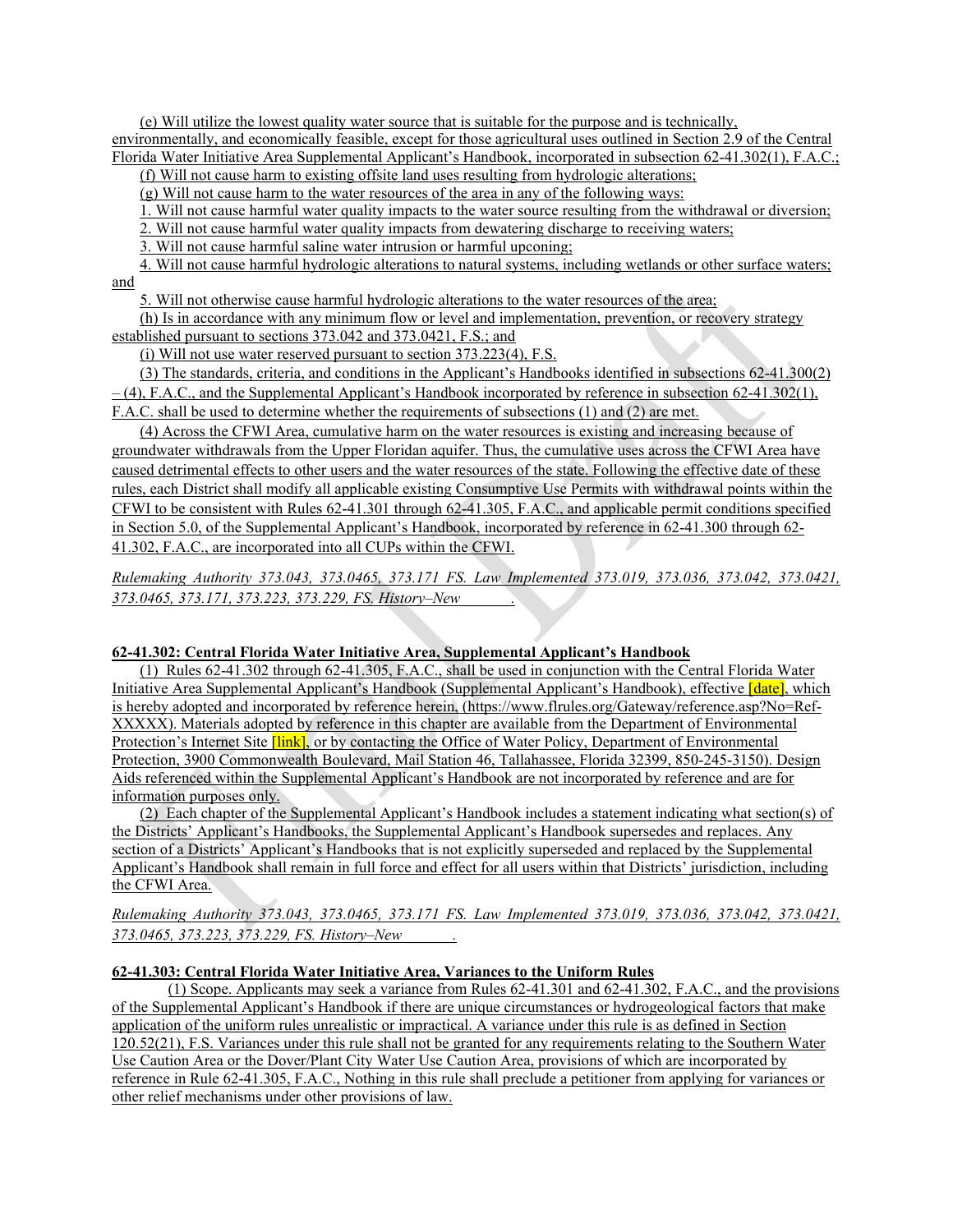(2) Delegation. The Department hereby delegates to the South Florida, Southwest Florida, and St. Johns River Water Management Districts the authority to grant or deny variances under this section to applicants/permittees within their district. At least 15 days prior to granting a request for variance, a district must notify the Executive Director of the other two Water Management Districts and the Director of the Department's Office of Water Policy and Ecosystem Restoration that it intends to grant the variance.

(3) An applicant seeking a variance under section 373.0465, F.S., from the provisions of Rules 62-41.301 or 62-41.302, F.A.C., or the provisions of the Supplemental Applicant's Handbook must demonstrate that there are unique circumstances or hydrogeological factors that make application of the uniform rules unrealistic or impractical. For the purposes of this rule, unrealistic or impractical shall mean compliance with the rule will create a substantial hardship or would violate the principles of fairness. For purposes of this section, "substantial hardship" means a demonstrated economic, technological, legal, or other type of hardship to the person requesting the variance or waiver. For purposes of this section, "principles of fairness" are violated when the literal application of a rule affects a particular person in a manner significantly different from the way it affects other similarly situated persons who are subject to the rule.

(4) Applicants for a variance may not claim that compliance with another Department or District statute or rule justifies the need for a variance. Applicants may seek variances from those statutes or rule through the applicable variance procedures.

(5) The Districts shall only grant variances when the applicant demonstrates that it has achieved or will achieve the purpose of the underlying statute by other means.

(6) Petitions for variance must include the following information:

(a) A caption, which shall read:

Petition for Variance from Rule (Citation)

(b) The name, address, any e-mail address, telephone number, and any facsimile number of the petitioner, if the party is not represented by an attorney or a qualified representative;

(c) The name, address, e-mail address, telephone number, and any facsimile number of the attorney or qualified representative of the petitioner, if any;

(d) The applicable rule or portion of the rule or handbook;

(e) The citation to the statute the rule is implementing;

(f) The type of action requested;

(g) The specific facts that demonstrate there are unique circumstances or hydrogeological factors that make application of the uniform rules unrealistic or impractical;

(h) The reason why the variance requested would serve the purposes of the underlying statute; and

(i) A statement whether the variance is permanent or temporary. If the variance is temporary, the petition shall include the dates indicating the duration of the requested variance.

(7) The District shall review a petition for a variance under section 373.0465(2)(d), F.S., within 30 days after receipt to determine if the application is complete. If the petition is incomplete, the District shall request additional information and cite the applicable paragraph or subparagraph in this rule upon which it is making such request. Within 30 days after receipt of such additional information, the District shall review the additional information and may request any other information needed to clarify the additional information or to answer new questions raised by, or directly related to, the additional information. If the petitioner asserts that any request for additional information is not authorized by law or by rule, the petitioner may direct the District to process the petition without the requested information. Upon the receipt of such direction, the District shall process the petition without the requested information.

(8) The District shall publish in the Florida Administrative Register a notice of availability of the intended agency action on the petition for a variance under section  $373.0465(2)(d)$ , F.S. The petitioner shall publish notice of intended agency action on the petition once, at his own expense, in a newspaper of general circulation (as defined in Section 50.031, F.S.) in the county or counties in which its withdrawal is located.

(9) If granted, a variance will be issued to run concurrently with the corresponding permit.

(10) Renewals of variances shall be applied for and reviewed in the same manner as set forth in Rules 62- 41.303, F.A.C.

*Rulemaking Authority 373.016, 373.043, 373.0465, 373.171 FS. Law Implemented 373.016, 373.019, 373.036, 373.042, 373.0421, 373.0465, 373.223, 373.229, FS. History–New \_\_\_\_\_\_.*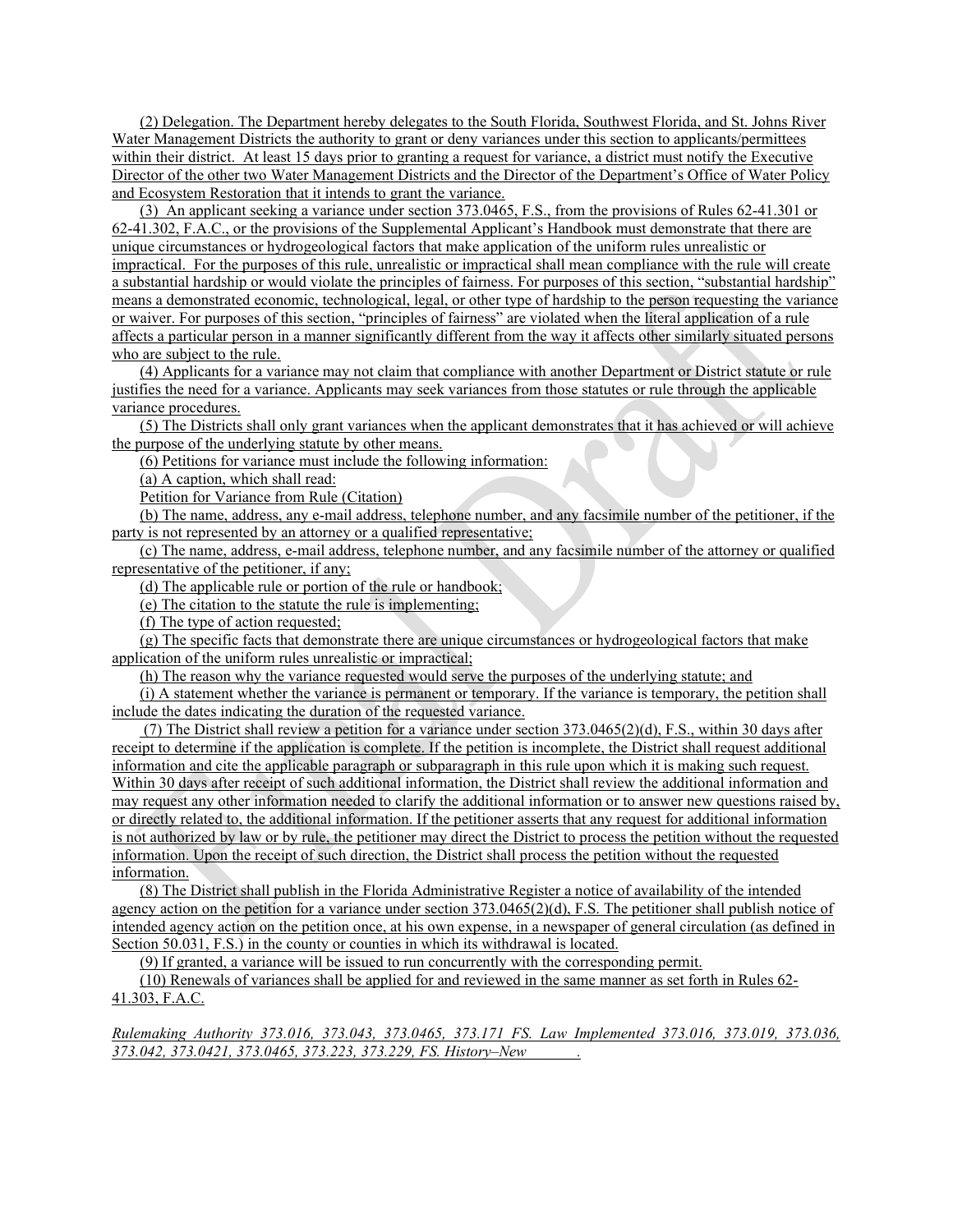### **62-41.304: Central Florida Water Initiative Area, Uniform Process for Setting Minimum Flows and Minimum Water Levels and Water Reservations**

(1) Priority List. Prior to submittal to the Department for approval pursuant to section 373.042(3), F.S., each District proposing a Minimum Flow or Minimum Water Level (MFL) or Reservation in the Central Florida Water Initiative (CFWI) Area shall:

(a) Hold a meeting among staff of the Department, and the St. Johns River Water Management District, the Southwest Florida Water Management District, and the South Florida Water Management District (the "Districts") to discuss the CFWI waterbodies proposed for inclusion on the Priority List;

(b) Notice and hold at least one joint public workshop within the CFWI Area with the Districts to discuss each district's proposed priority list applicable to the CFWI. Such notice shall affirmatively state that the Districts and the Department have held the meeting required by paragraph  $(1)(a)$ , above.

(c) Priority Lists shall conform with the requirements set forth in section 373.042(3), F.S. and subsection 62- 40.473(9), F.A.C. In addition to those requirements, if there is an impact potential across water management district boundaries from withdrawals in the CFWI, the priority list shall specifically identify the cross-boundary impact potential as being from within the CFWI.

(2) Consistent Method for Establishing MFLs.

(a) When establishing or re-evaluating an MFL, the Districts shall comply with the requirements of sections 373.042 and 373.0421, F.S., and Rule 62-40.473, F.A.C.

(b) When establishing or re-evaluating an MFL, the adopting District shall consider the unique characteristics of the waterbody and basin as determined using the best available information. The adopting District shall provide the technical information supporting any proposed MFL to the non-adopting Districts and the Department. Sharing of information shall take place prior to seeking independent scientific peer review or prior to publishing a Notice of Proposed Rule, whichever comes first.

(3) Status of the MFL Waterbody. When determining whether the flow(s) and/or level(s) of a specific MFL water body are below or projected to fall below the adopted MFL criteria, the District within which the MFL is located shall use the status assessment approach that includes a screening level analysis and a causation analysis, when applicable pursuant to the 62-41.304(3)(a)-(c), F.A.C.. This status assessment is independent from and not a determination of consumptive use permit compliance or environmental resource permit compliance. Permit compliance is a regulatory function that is not within the scope of this subsection.

(a) A screening level analysis, which includes the incorporation of changes in rainfall trends, must be performed for waterbodies in the CFWI area periodically following adoption to monitor the status of an adopted MFL.

(b) If the screening level analysis shows that the MFL is being met based on the flows or levels adjusted by rainfall trends, then no further actions are required beyond continued monitoring.

(c) If the screening level analysis indicates that the MFL is not being met, or is trending toward not being met based on the flows and levels adjusted by rainfall trends, the District will conduct a causation analysis to independently evaluate the potential impacts of various stressors on the MFL water body being assessed.

1. Factors other than consumptive uses of water (e.g., long-term drought) can cause the flow or level of a surface watercourse, aquifer, surface water, or spring to drop below an adopted minimum flow or level. The factors to be considered in the determination of causation shall be based on the use of best professional judgment and include:

a. Rainfall or other climatic variables;

b. Consumptive use;

c. Land use changes or development;

d. Surface water drainage;

e. Changes in hydrology and hydraulics

f. Geology/hydromorphology (e.g., sinkhole formation);

g. Water levels/flows in other appropriate water resources (e.g., nearby wells, lakes, streams, wetlands);

h. Ecological assessment information; and,

i. Other factors that can be reasonably shown to cause a change in the flow or level.

2. The tools used in the causation analysis shall be based on the use of best professional judgment and may include:

a. Double-mass analyses;

b. Statistical analysis of climate variables and flow and/or water level;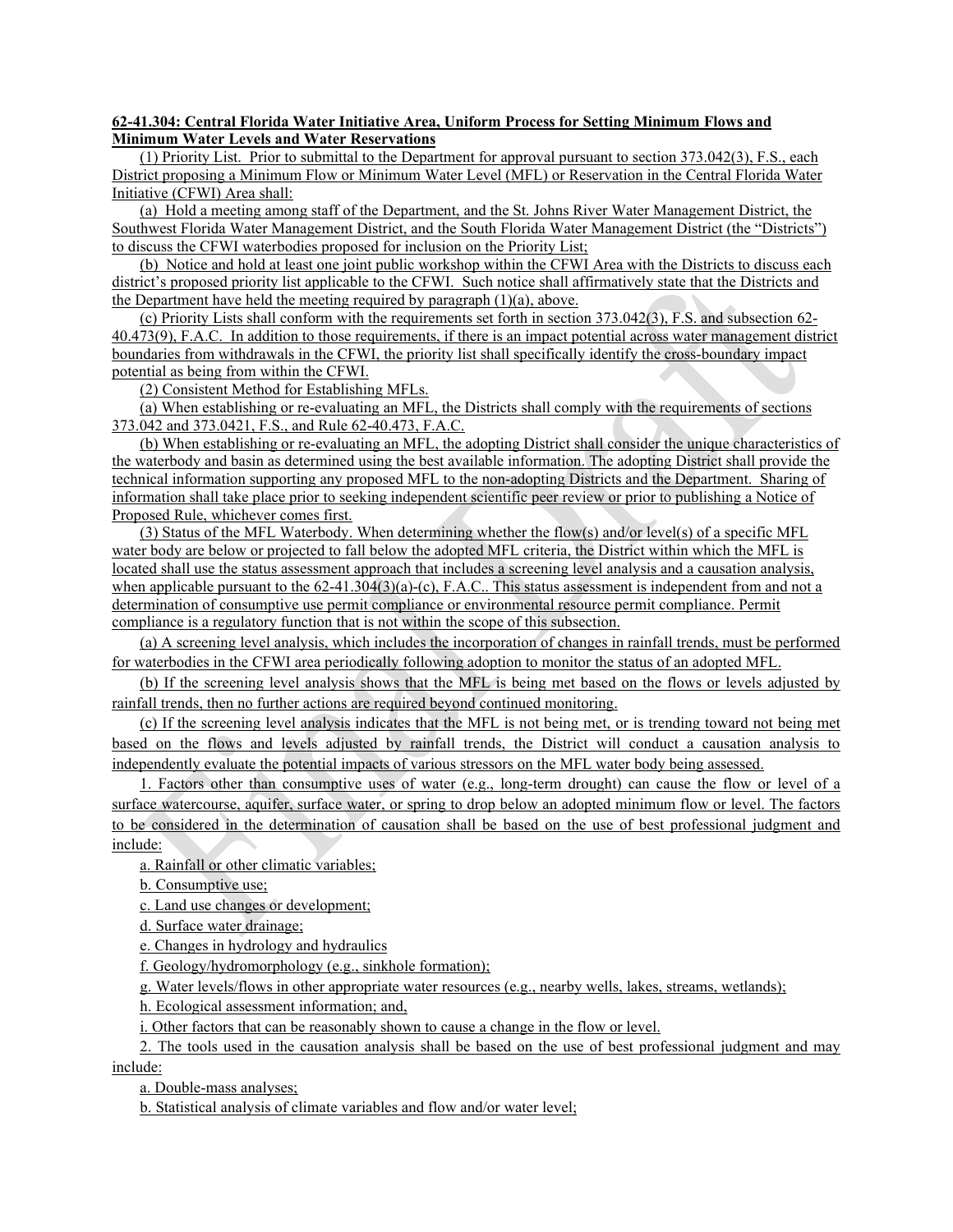c. Stage and/or flow duration and frequency analysis;

d. Modeling (groundwater/surface water, ecological or water budget models);

e. Ecological tools;

f. Distribution of groundwater use and withdrawal rate history;

g. Aquifer water level trend analysis; and

h. Degree of aquifer confinement.

3. Based on the causation analysis, the District shall develop or amend a recovery or prevention strategy including any applicable rulemaking, as appropriate, consistent with the provisions of section 373.0421(2), F.S.

(4) Development of MFL Recovery and Prevention Strategies.

(a) Recovery and Prevention Strategies shall be developed when required pursuant to and consistent with section 373.0421, F.S., and Rule 62-40.473, F.A.C.

(b) When required, Recovery and Prevention Strategies shall either be developed for individual waterbodies or regionally.

(c) Recovery and Prevention Strategies may contain regulatory and non-regulatory provisions, as appropriate.

(d) The Recovery or Prevention Strategy must address existing uses, renewals or modifications of existing uses, and new uses that may impact the subject MFL.

(5) Consistent Method to Set Reservations.

(a) Water reserved from use shall comply with the requirements of section 373.223(4), F.S., and Rule 62- 40.474, F.S.

(b) A reservation adopted after the effective date of this rule shall specifically state, as applicable, whether the reservation is being used for the protection of fish and wildlife or public health and safety.

# *Rulemaking Authority 373.043, 373.0465, 373.171 FS. Law Implemented 373.019, 373.036, 373.042, 373.0421, 373.0465, 373.223, 373.229, FS. History–New \_\_\_\_\_\_.*

# **62-41.305: Central Florida Water Initiative Area, Applicability of the Dover/Plant City and Southern Water Use Caution Area Recovery Strategies**

(1) Pursuant to section 373.0465(d), F.S., this rule includes existing recovery strategies within the Central Florida Water Initiative (CFWI) Area adopted before July 1, 2016. This includes only the Southern Water Use Caution Area (SWUCA) and the Dover/Plant City Water Use Caution Area (Dover/Plant City WUCA) Recovery Strategies.

(2) By inclusion, the Department ensures that these recovery strategies remain in effect in the areas currently covered by these strategies within the Southwest Florida Water Management District (SWFWMD). Nothing in this rule shall be interpreted to apply these recovery strategies to other areas within the CFWI Area.

(3) The Department hereby adopts and incorporates by reference herein the following provisions of Chapter 40D-2, F.A.C., and Chapter 40D-80, F.A.C., which shall apply to all applicants located within the SWUCA or Dover/Plant City WUCA, as applicable:

(a) Paragraph 40D-2.801(3)(b), F.A.C., effective May 19, 2014, including all subparts, (https://www.flrules.org/Gateway/reference.asp?No=Ref-XXXXX);

(b) Paragraph  $40D-2.801(3)(c)$ , F.A.C., effective May 19, 2014, including all subparts

(https://www.flrules.org/Gateway/reference.asp?No=Ref-XXXXX),

(c) Rule 40D-80.074, F.A.C., effective May 19, 2014, (https://www.flrules.org/Gateway/reference.asp?No=Ref-XXXXX), entitled "Regulatory Portion of Recovery Strategy for the Southern Water Use Caution Area";

(d) Rule 40D-80.075, F.A.C., effective May 19, 2014, (https://www.flrules.org/Gateway/reference.asp?No=Ref-XXXXX), entitled "Regulatory Portion of Recovery Strategy for the Dover/Plant City Water Use Caution Area";

(e) Paragraph 40D-2.331(2)(b), F.A.C., effective September 29, 2015,

(https://www.flrules.org/Gateway/reference.asp?No=Ref-XXXXX), relating to all requests to self-relocate or to increase withdrawals that impact or are projected to impact a water body with an established Minimum Flow or Level;

(f) Rule 40D-2.621, F.A.C., effective date May 19, 2014,

(https://www.flrules.org/Gateway/reference.asp?No=Ref-XXXXX), relating to individual consumptive use permits for irrigation;